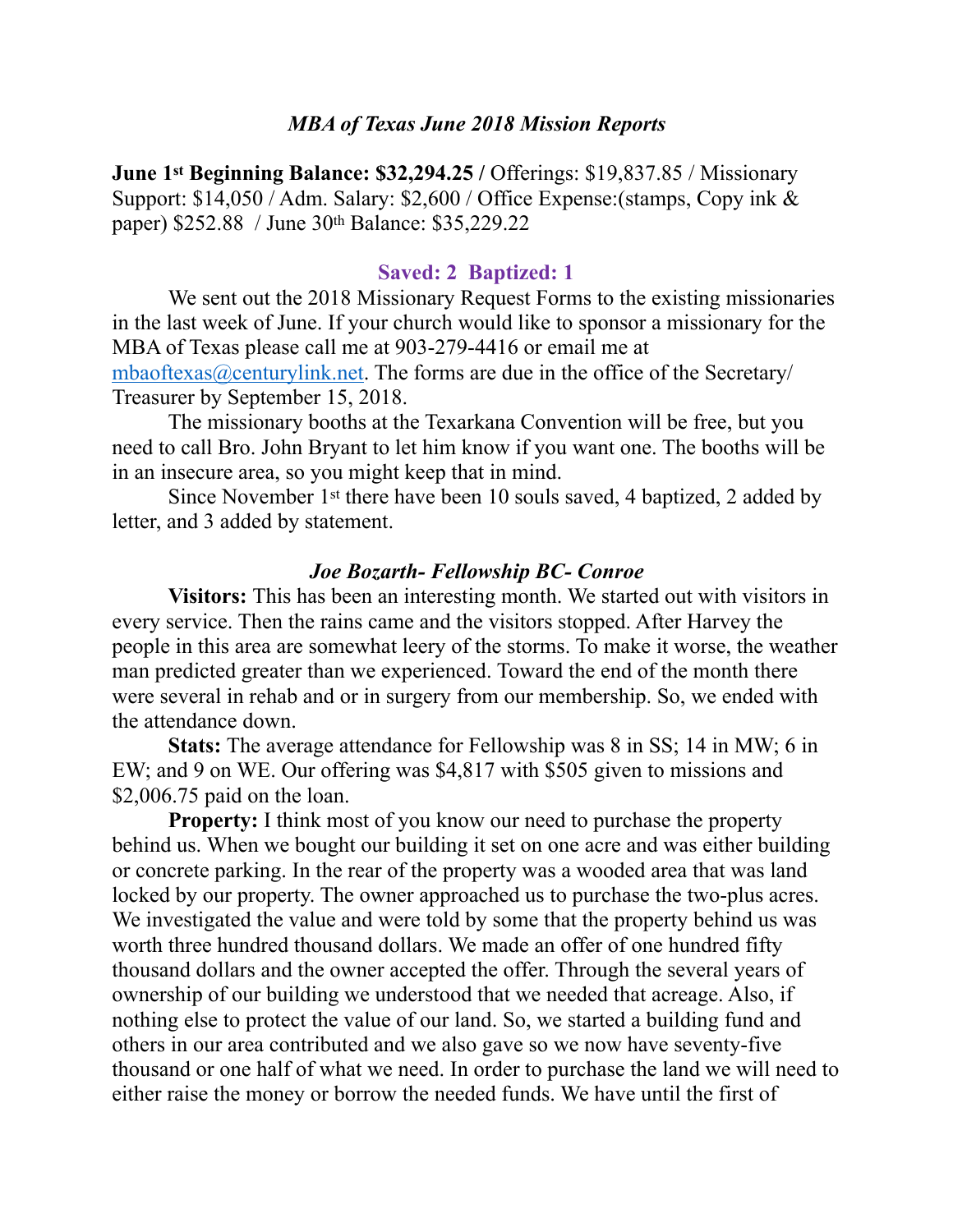September to come up with the funds. Our realtor tells us that it will increase our property value much more than the purchase cost. If you can help with this project you will be investing in a future project. We are located in the center of Conroe on the west side of I-45. We feel we have the best location in town. Thank you for your consideration.

# *Don Trussell- Hill Country MBC- Kerrville*

**Active Visitors:** This month we had 3 first-time visitors. Two ladies, Janice and Tricia, were glad to find out we have Sunday evening worship. They have visited with us several times and have even sung specials during our song service. We are happy to have new faces (and voices) in our services.

**Bless Ministry:** In February I asked you to pray for a woman who I met during our Bless Ministry. She said she had never heard the Gospel before and wanted to know more. After going back to her house several times this month, she told me that she had thought a lot about what I said about salvation and that she had decided to "stick with the philosophy and beliefs" that she grew up with. It was sad and discouraging, but we will not give up on praying for her and trying to win her to the Lord. Please cover her in prayer, her name is Kathy. Also, please pray for Mike Perez, who we met during Bless. He will be having surgery on the 5th of July on his neck.

**Stats and updates:** The averages at Hill Country were: 11in SS; 11 in MW; 14 in EW; and 11 in outside Bible studies. Our offering was \$1,012 with \$150 given to missions and \$300 paid on rent.

 We are glad to have Bro. Albert Roman back in church. He has been out for several weeks due to complications from Lupus and Diabetes. Praise God for his recovery! We also presented the "David Gardner Memorial Scholarship" to our graduating senior, Jessica Welty, on the 24th. We are so proud of this young lady and her accomplishments.

 I made a "rush trip" to Mississippi at the beginning of the month to take my nieces back home and to do a little bit of maintenance and yard work around my brother-in-law's house, as both he and his wife are disabled. I also took him to the hospital for a minor surgery and radiation treatment. Please continue to keep Lewis Lee in your prayers. His cancer has spread into every one of his vertebrae and he is in a good bit of pain. God bless you all for your prayers and concern.

## *Cory Page- Plant Texas- Austin/ Georgetown*

**Blessings:** God blessed in June. We have now added a third bible study in our home. That means we have one church meeting in a home in Georgetown that runs 15, one bible study averaging 2 in Northwest Austin, and our study had 7 in my home. Each of these groups are in different parts of town with different people.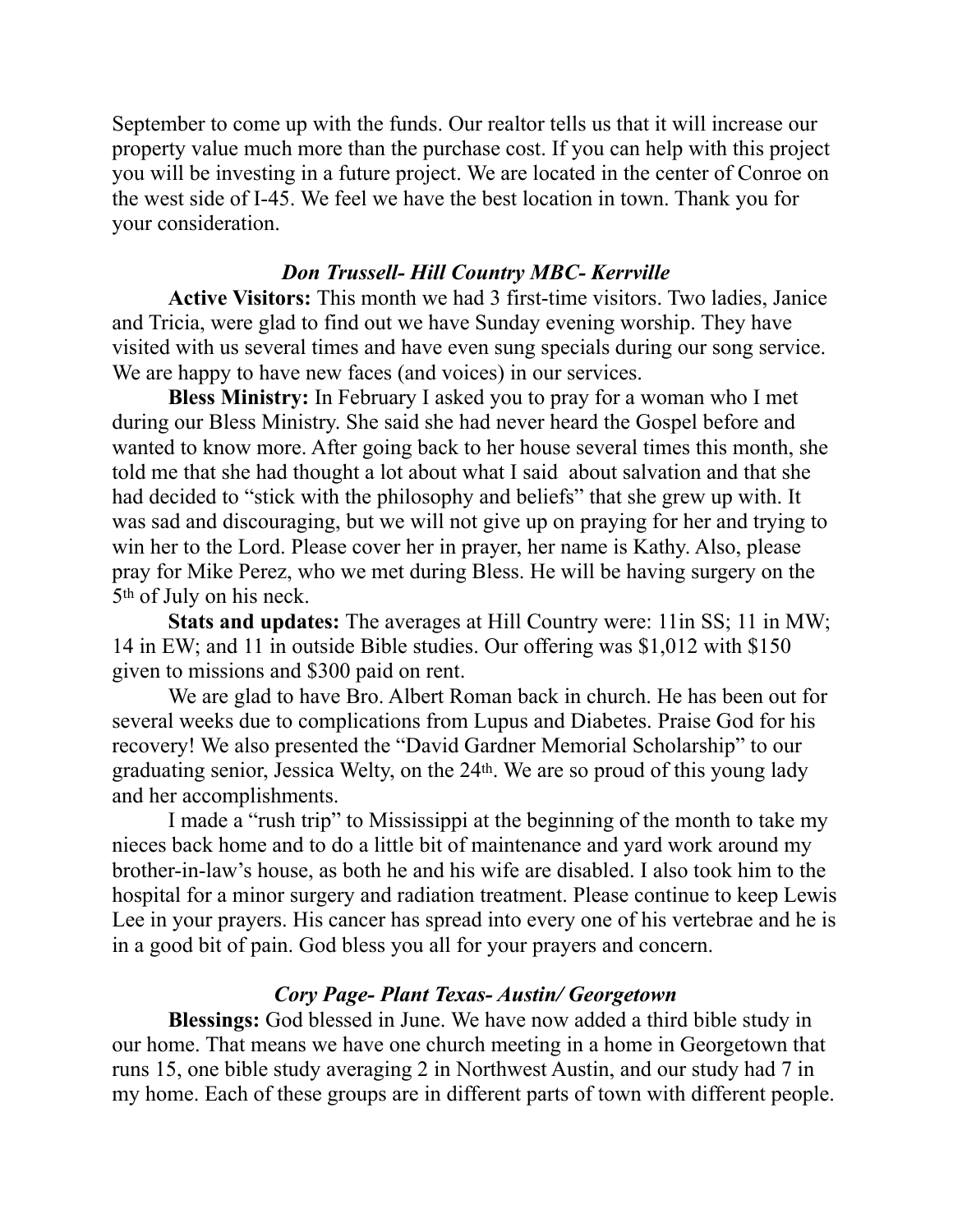Our aim is for the two bible studies to learn more and grow into churches. This is our first bible study in our own home since organizing the last one into a church and moving it to a different location. It was a blessing to have a long lost visitor attend our first meeting. She used to attend when we first started.

**ABA:** We were also blessed with the chance to attend the national ABA meeting in Kentucky. It was encouraging to see so many old friends, and to see how many people from all over the world know about and pray for the ministry in Austin. Another unexpected blessing was the chance to visit with so many missionaries that Disciple Life has had the chance to support through its regular missions giving.

**Summer Slump:** Please pray for us as we deal with the summer slump. The same slump that happens in churches also happens in new works. Many of our team members are traveling, as are we. Pray that God would grow these two studies and add to them so they might become 2 more churches.

# *David Smith- Lifeline BC- Mansfield*

 **40 days of prayer:** We have already seen an increase of spirituality among our members. There has been a lot of prayers lifted up and a genuine interest in praying.

 We have also noticed an increase amount of opposition from the devil. We are aware of spiritual warfare taking place. But God continues to work among the people. Prayers are going up and prayer notes are being sent to friends for encouragement.

**200+ Door Knockers:** Brit Farley from TBI has been with us an entire week doing out-reach almost every day. I joined him in the afternoons and evenings when off work.

We did our follow up on Saturday last, and had a great response. Two guests came to our services, with more promising to come.

**There were 23 present last Sunday:** We have been praying to pass the 20 barrier and it looks like it is beginning to happen. On to 50 by Christmas, Lord willing.

**Stats:** Lifeline BC averaged 20 in MW and 10 in Small Groups. Our offering was \$2,107 with \$300 given to missions and \$650 paid on rent.

**Praying for Souls to be Saved:** It has been far too long since someone has been saved. We are praying especially for souls to come to Christ for salvation. Please help us pray for this during these 40 Days of Prayer.

**Ministry helpers:** Ministry helpers are needed as we reach out this summer and then in the fall.

 Ministry helpers would be able to help us do the needed door-knocking and evangelism.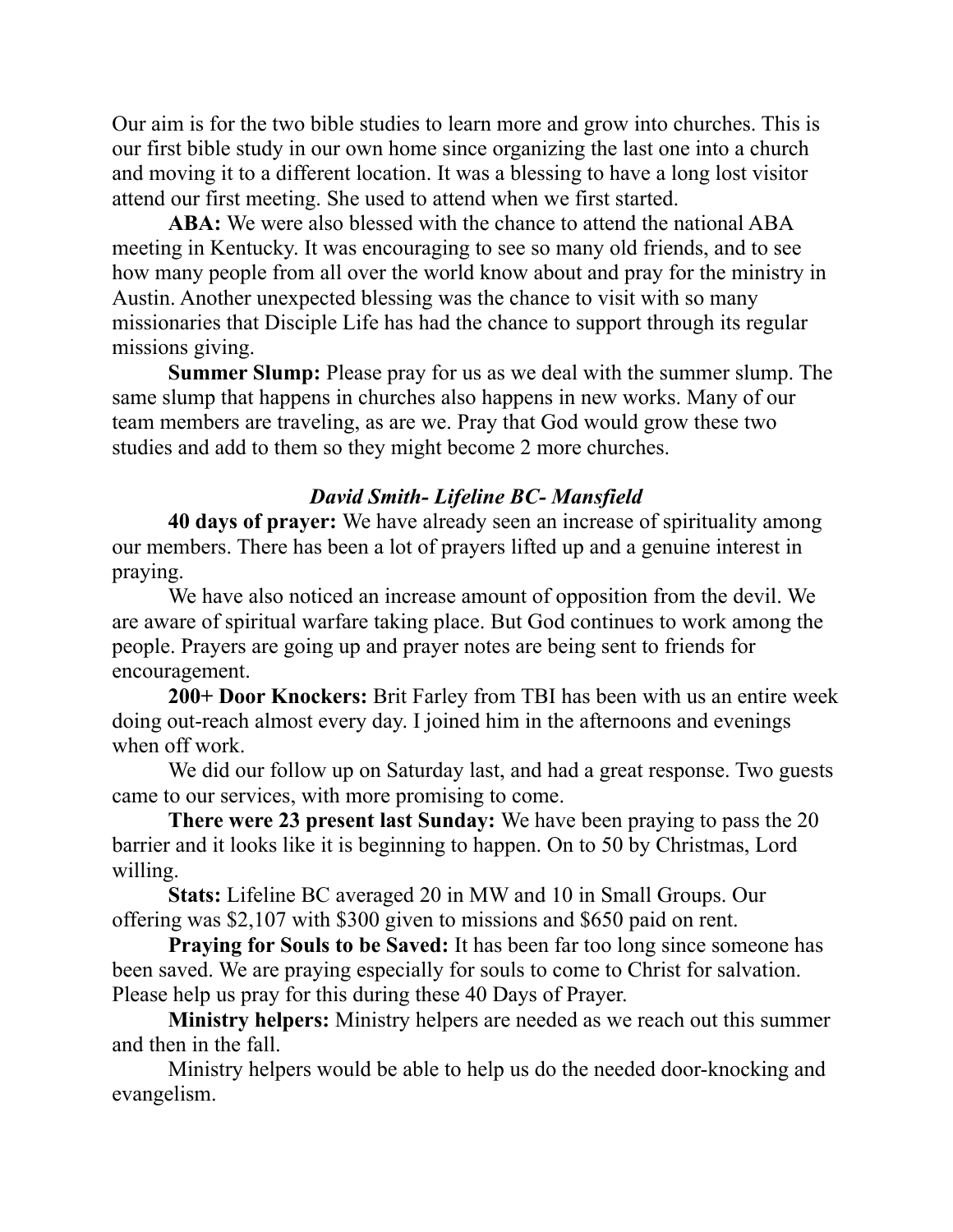**Quitting My Bi-Vocational Job:** I have given my two week notice to the dealership where I have been employed for over two years. God has used me there. We have seen several saved and coming to our church.

 I will continue to conduct prayer/devotional group every morning which has about 5-12 showing up at 7 AM daily. Pray for us as we step out in faith, fulltime!

## *Glenn McCarver- El Paso*

 **A Place to Meet:** We are still actively searching for a place to meet. We have several families interested in meeting together, but we are in need of a central location. Pray that the Lord will guide us to the place He wants us to worship in.

**Manuel:** Last month I spoke of Manuel and how he was saved. This month I report that Manuel's brother, Chito, passed away from a heart attack. We shared the gospel with him, but he never gave us an assurance of his salvation. This has hit Manuel hard, not knowing if his brother went to heaven. But Manuel is still open to learning more about God's word.

**The Homeless:** We are still doing what we can to reach out to the countless number of homeless in El Paso. Pray for them that they will be open and receptive to the help that they are in need of, the Lord Jesus Christ. Also, pray for us, for we know they will not be open to the gospel, until we show them how much we care for them.

## *Leland Acker- Life Point MBC/ Early*

**The Building:** Construction on the church building has hit a standstill as we need more funds to finish out the plumbing. Cabinets, electrical, HVAC, ceilings and walls are fully installed. The parking lot has been paved. We are able to use the building for midweek Bible Study.

**Salvations:** Two of my kids made professions of faith this month. We had one man come forward for baptism. He gave the testimony of his salvation, then followed the Lord in baptism. Thank you for your prayers and support.

**Stats:** The averages for Life Point were: 18 in SS; 21 in MW; and 10 in outside Bible Studies. Our offering was \$1,788.57 with \$300 given to missions and \$50 paid on rent. Praise God for the 2 salvations and the 1 baptism.

### *Victor Rice- Shiloh MBC- San Antonio*

 We were thankful for my family going to the ABA meeting in Kentucky, since my work denied me from going at the last minute. At first I was upset but then thought that God had a purpose for me staying.

 It started the Sunday prior to the meeting as the family was traveling on Father's Day. After the morning service I was invited to a home for lunch of a visitor that has been coming with his family. I was able to share Jesus with a When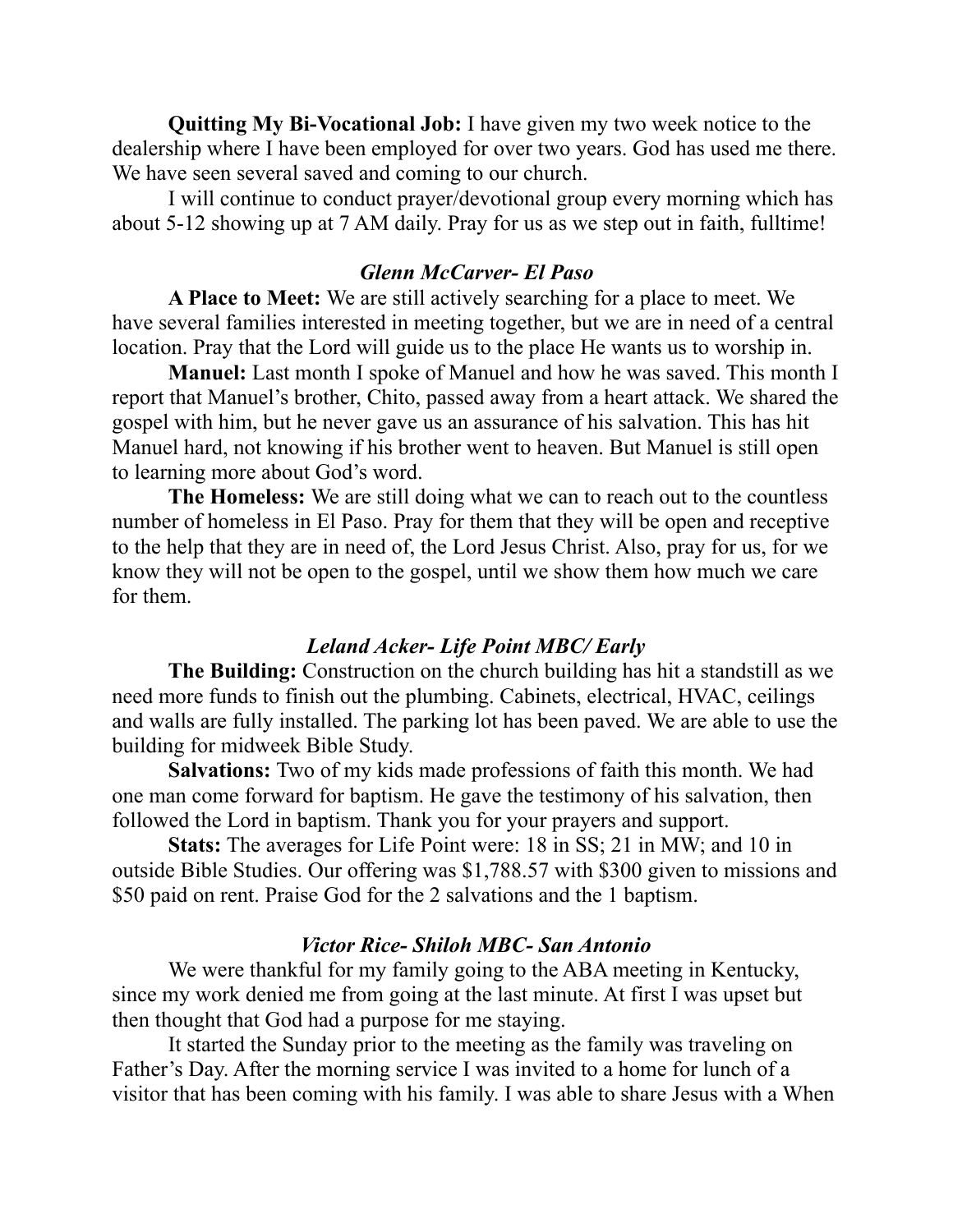sharing scriptures one of them realized the truth of the scriptures being shared, and their daughter realized the heartache she has been through. Then, on Monday, at work, a lady that works in the office and has a foul mouth poked me about being a pastor and leaving early for Wednesday evening services and asked how she can have God answer her prayers. I had the opportunity to share salvation with her, which I was thankful she listened with intent and realized she needed a Savior. On Tuesday I received a call from one of our member's coworkers who had a family member to take her life at the age of 34. She left 4 children behind. I was able to share God's word for comfort.

 The averages for Shiloh MBC were 13 in SS; 20 in MW; 18 in EW; and 22 in WE. Our offering was \$1,812 with \$1,200 paid rent and \$517 given to missions.

 To close the month Bro. Justin from Alvin sent a couple of members to our church, as they were vacationing in San Antonio. They were a great blessing and had great fellowship with lunch. We also had one man announce he wanted to be baptized. He requested baptism in February but let his health issues get in his way and now he regretted his choice of not getting baptized earlier.

 Please keep us in your prayers as we have an opportunity to buy a church building down the road, if this is the Lord's will. Thanks for your prayers and support.

#### *Steven Haney- MBSF- Texas Tech- Lubbock*

**Students:** This June, even though school is out, has been an interesting month with a big change. We have still been working with the college students in town that come to our college classes at church and enjoying our time of fellowship with them. We are definitely ready for all of them to be back in town.

**Step of faith:** The big change is that I have taken a step of faith and quit my work at the bank. I put in my two week notice the first week of June and my last day was the 19<sup>th</sup>. I did this to enable me to have more time to spend on the ministry and with my family. We were blessed with Danielle being able to get a good job and so it wasn't as big of a pay cut for us as it could have been. We are still just trusting God to provide what isn't covered and to keep us all healthy during this time. We felt that it was time to just trust God to provide for us what we needed to be able to do what God has called us here to do; that was not working at a bank. After praying about it, we decided it was what God wanted for us. It was nerve wracking but God has been showing just how much He blesses those who trust in Him. We have had some churches step in for monthly support and several love offerings sent in the past month. The May financial report shows Second Avenue MBC in Corsicana has partnered with us for monthly support of \$50/mo. and also sent a love offering of \$1,100; Pavillard BC in Amarillo sent a love offering of \$90; and Missionary BC in San Antonio sent a love offering of \$500. We have also